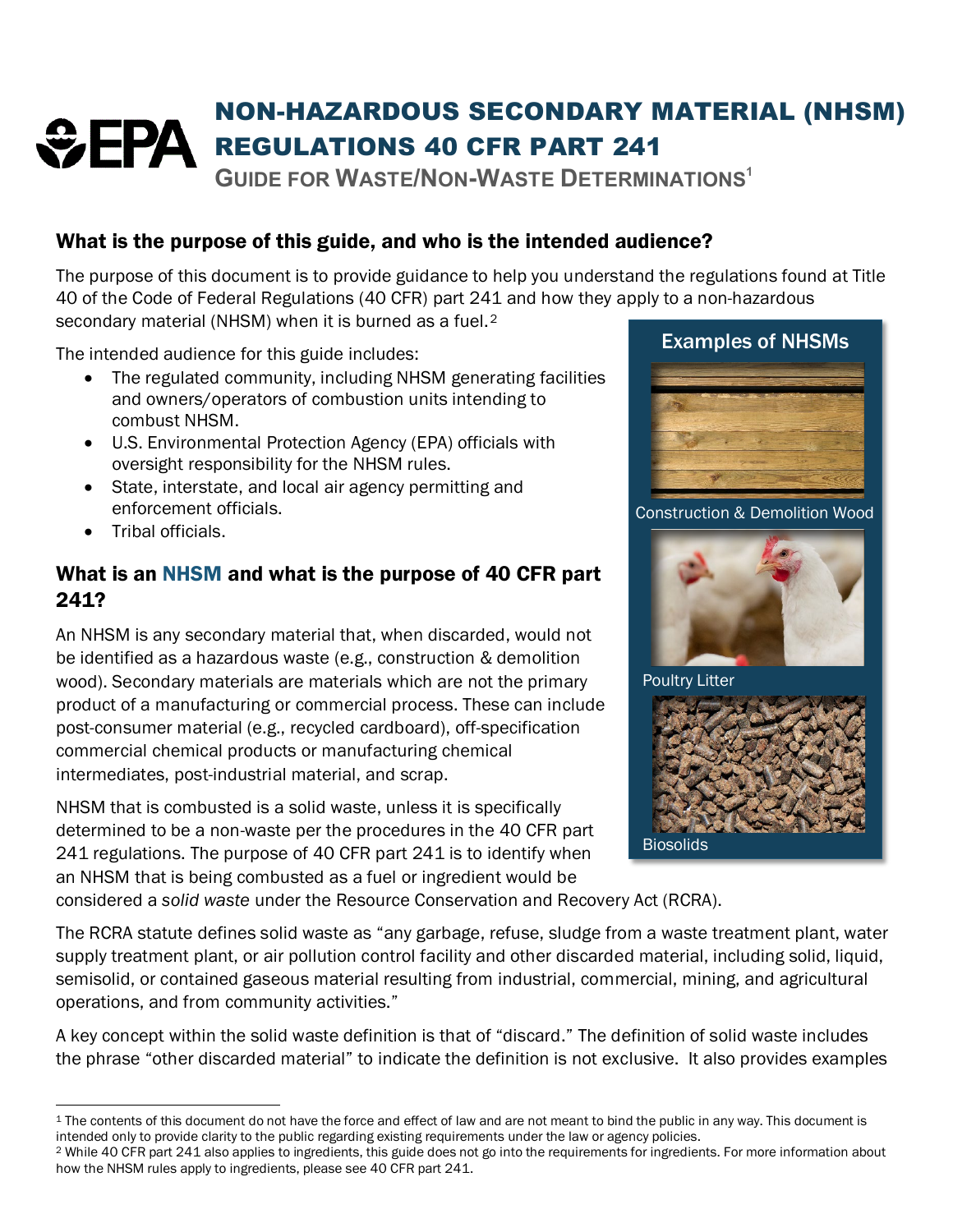of materials that are not included as discarded material. In determining discard, the plain-English meaning of the term applies, for example, disposed of, thrown away or abandoned.

#### Why does it matter if an NHSM is a solid waste under RCRA when it is combusted?

Determining whether an NHSM is a solid waste or not when it is combusted is key to understanding which Clean Air Act (CAA) requirements apply to the unit that combusts the NHSM.

Units combusting an NHSM that is a solid waste are subject to the requirements of CAA section 129, while units that combust an NHSM that is *not* a solid waste are subject to regulations promulgated under CAA

section 112. CAA section 129 applies to solid waste combustion units such as commercial and industrial solid waste incinerators, while CAA section 112 applies to other types of units, such as boilers.

If a combustion unit subject to CAA section 112 burns an NHSM that is a solid waste under



RCRA, then that unit will be in violation of its CAA permit. Therefore, it is critically important that *non-waste determination*s be done correctly.

## What is a site-specific "self-determination" that an NHSM is not a solid waste when burned as a fuel under 40 CFR 241.3(b)?

NHSMs other than traditional fuel, clean cellulosic biomass, or categorical non-waste require a determination that the NHSM is not a solid waste when burned as a fuel and meets the legitimacy criteria in the regulations. The recommended method for making a non-waste determination is the site-specific "self-determination" done by the facility that generates or combusts the NHSM, since the NHSM regulations are self-implementing. Determinations can also be made through the petition process discussed below.

For a self-determination, the generator or combustor of the NHSM at that site is responsible for making the non-waste determination, and also for meeting the documentation requirements in the regulations. Please see [page 9](#page-8-0) of this guide for the documentation requirement citations.

The site-specific "self-determination" requirements under 40 CFR 241.3(b) are:

- The facility generating or combusting an NHSM determines if they will make a waste or non-waste determination for an NHSM (1) used as fuel managed [within the control the generator,](#page-3-0) (2) used as an ingredient, or (3) used as a fuel or an ingredient produced from processed discarded NHSM.
- The NHSM must meet the legitimacy criteria of 40 CFR 241.3(d).
- See the flow chart and additional information below.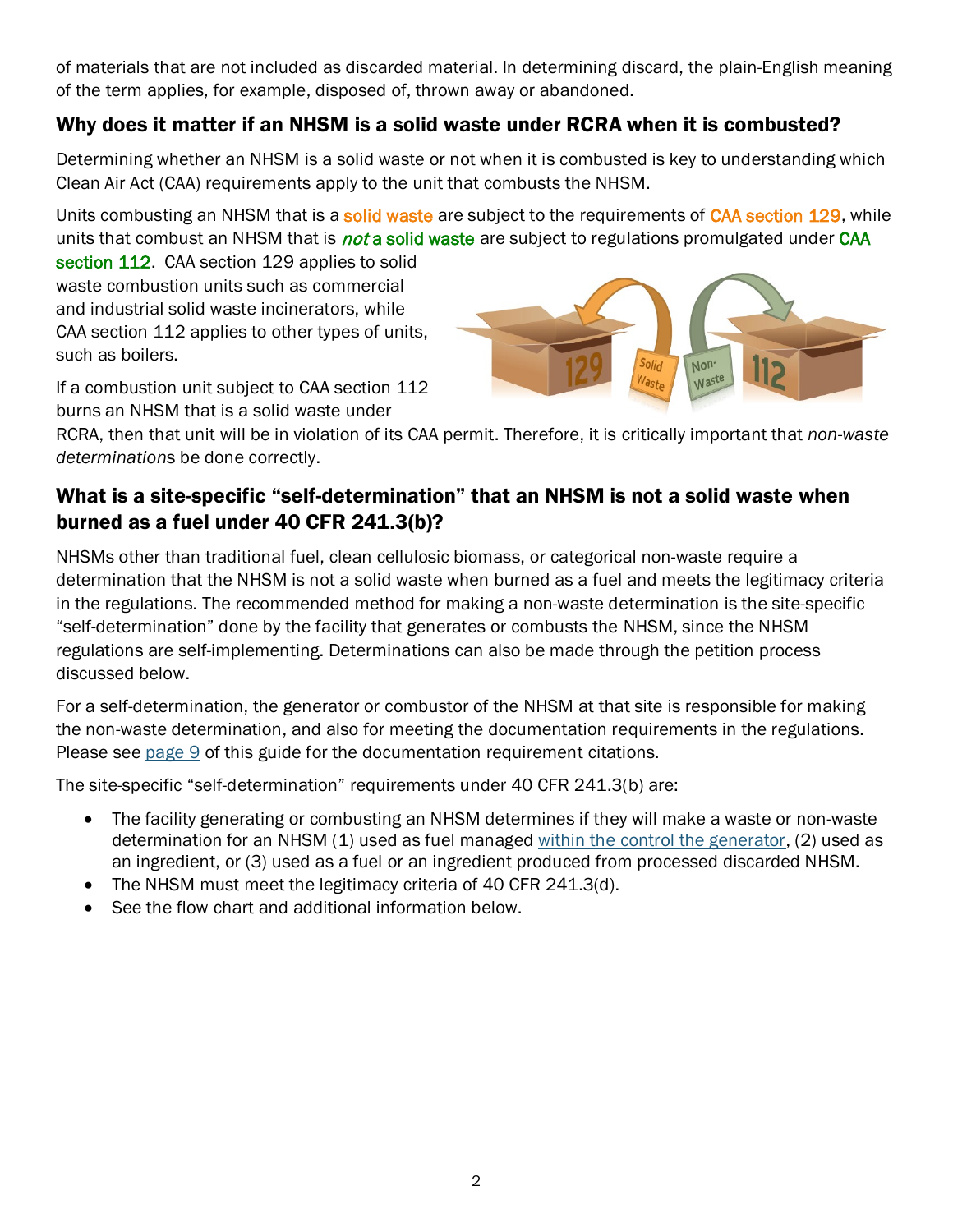# Flow chart for making NHSM fuel self-determinationsunder 40 CFR 241.3(b)

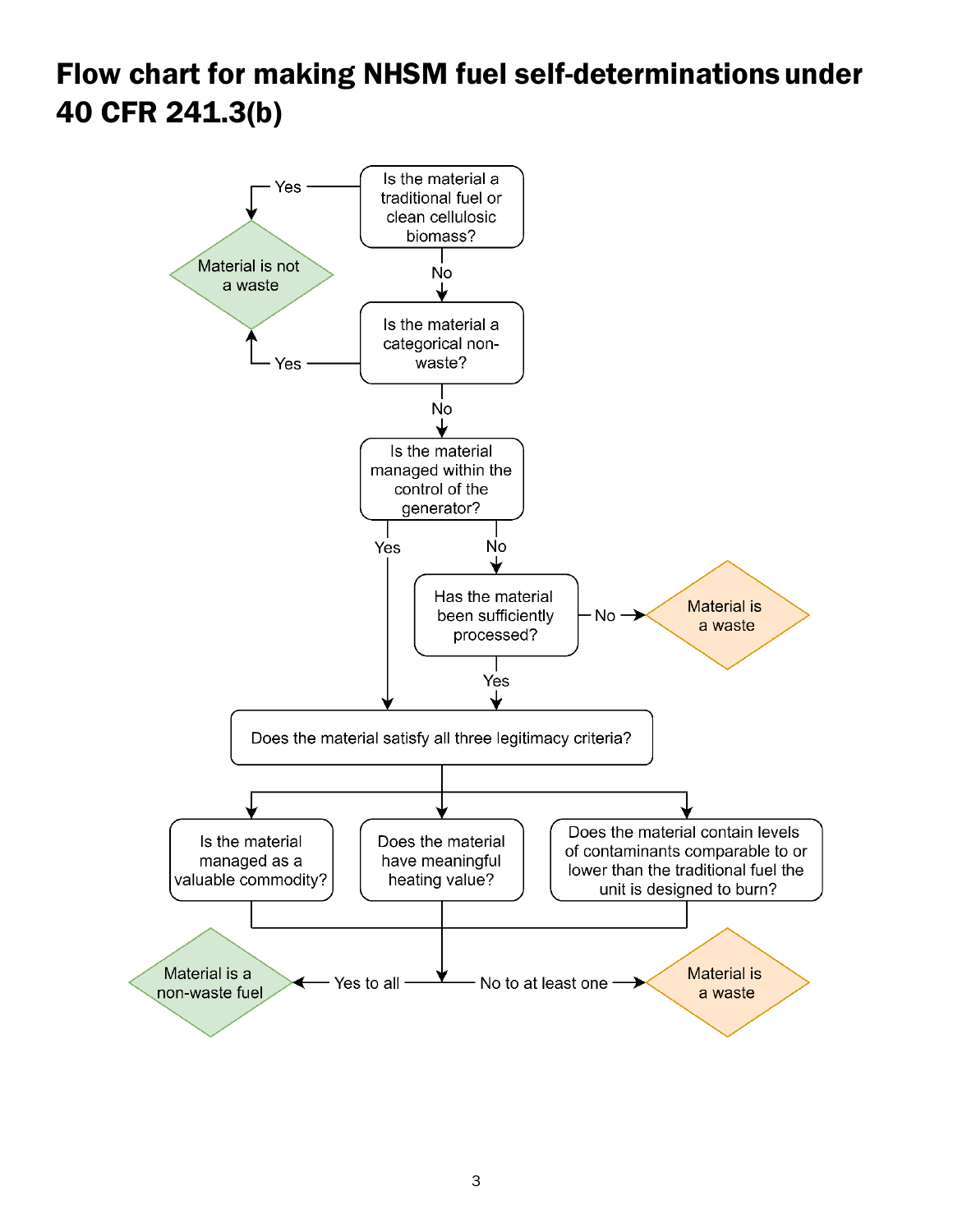#### How do I make a waste/non-waste self-determination for fuel?

NHSMs that are combusted for their fuel value are solid wastes unless they are specifically determined to be non-wastes.

The steps involved in making a self-determination for a given NHSM are summarized below. Each step is a means of determining whether the material has been discarded and is thus a waste.

#### $\blacktriangleright$  Is the material a traditional fuel or clean cellulosic biomass as defined in 40 CFR 241.2?

If the material was produced as a fuel and is an unused product that hasn't been discarded, or is a residual that is akin to traditional cellulosic biomass, it is not a secondary material or a solid waste when burned as fuel.

#### $\blacktriangleright$  is the material a categorical non-waste fuel?

If the material is a categorically listed NHSM in [40 CFR](https://www.ecfr.gov/cgi-bin/text-idx?SID=68f47cb7c40a2d95a076ccc69a48f20d&mc=true&node=se40.27.241_14&rgn=div8)  [241.4\(a\),](https://www.ecfr.gov/cgi-bin/text-idx?SID=68f47cb7c40a2d95a076ccc69a48f20d&mc=true&node=se40.27.241_14&rgn=div8) it is a non-waste fuel.

#### <span id="page-3-0"></span>Is the material managed within the control of the generator?

Under 40 CFR 241.3(b)(1), NHSM used as a fuel in a combustion unit that remains within the control of the generator and that meets the legitimacy criteria is not a solid waste and does not need to be processed prior to being burned as a product fuel.

"Within the control of the generator" means either the NHSM is combusted at the generating facility, or the NHSM is generated and combusted at different facilities that are under the control of the same entity.

For more information, please see the preamble of the 2011 NHSM rule [\(76 FR 15459\)](https://www.govinfo.gov/content/pkg/FR-2011-03-21/pdf/2011-4492.pdf#page=5).

![](_page_3_Figure_11.jpeg)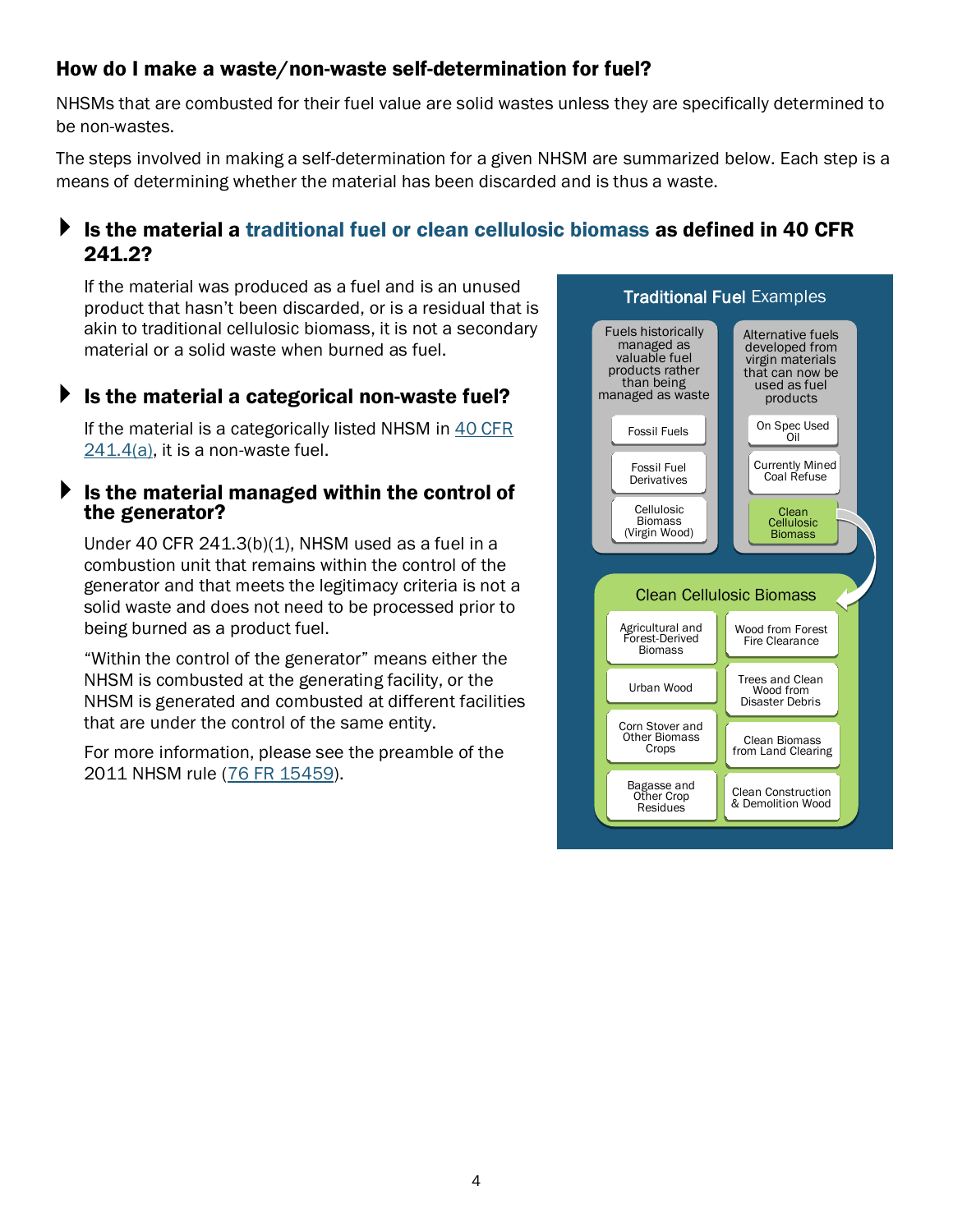#### If the material is managed outside the control of the generator, has the material been sufficiently processed?

Under 40 CFR 241.3(b)(4), NHSM burned as fuel that is not managed under the control of the generator must first be processed before considering whether the processed NHSM is a legitimate non-waste fuel. Until the material is processed to produce a non-waste fuel, it is considered a solid waste and would be subject to all appropriate federal, state, and local requirements.

Processing is defined in 40 CFR 241.2 and the determination of whether operations constitute sufficient processing is a factspecific matter. For this determination:

- Apply the regulatory definition of processing (shown in the box to the right) to the specific discarded material(s) being processed.
- Consider the nature and content of the discarded material, as well as the types and extent of the operations performed on it.

The same operations may or may not constitute sufficient processing under the regulation in a particular circumstance, depending on the material being processed and the specific details of the processing.

Processing is defined as any operations that transform discarded NHSM into a non-waste fuel or nonwaste ingredient product. Processing includes, but is not limited to, operations necessary to:

- Remove or destroy contaminants;
- Significantly improve the fuel characteristics of the material, e.g., sizing or drying the material in combination with other operations;
- Chemically improve the as-fired energy content; or
- Improve the ingredient characteristics.

*Minimal operations that result only in modifying the size of the material by shredding do not constitute processing*.

The facility making a self-determination should document step-by-step details of the processing undergone by the NHSM to produce the material to be combusted.

The processed NHSM must meet the same legitimacy criteria in 40 CFR  $241.3(d)(1)$  as NHSM managed under the control of the generator before being considered a non-waste fuel.

# Does the material meet the legitimacy criteria in 40 CFR 241.3(d)(1)?

All three of the following legitimacy criteria must be met for an NHSM to be considered a non-waste fuel.

1. The NHSM must be managed as a valuable commodity.

NHSMs should be managed consistently with how a company manages traditional fuels. Materials not handled similarly to traditional fuels could indicate that the material is being discarded.

Management practices should be consistent with how analogous fuels are handled, such as:

- being stored for a reasonable time frame.
- being adequately contained to prevent releases to the environment.

An analogous fuel is a traditional fuel for which the NHSM substitutes. It serves the same function and has similar physical and chemical properties as the NHSM.

Reasonable time frames vary according to the NHSM and industry involved and are not specifically defined. Sources making a determination will need to document in their records what the "reasonable time frame" for the NHSM is, as well as the rationale for the time frame.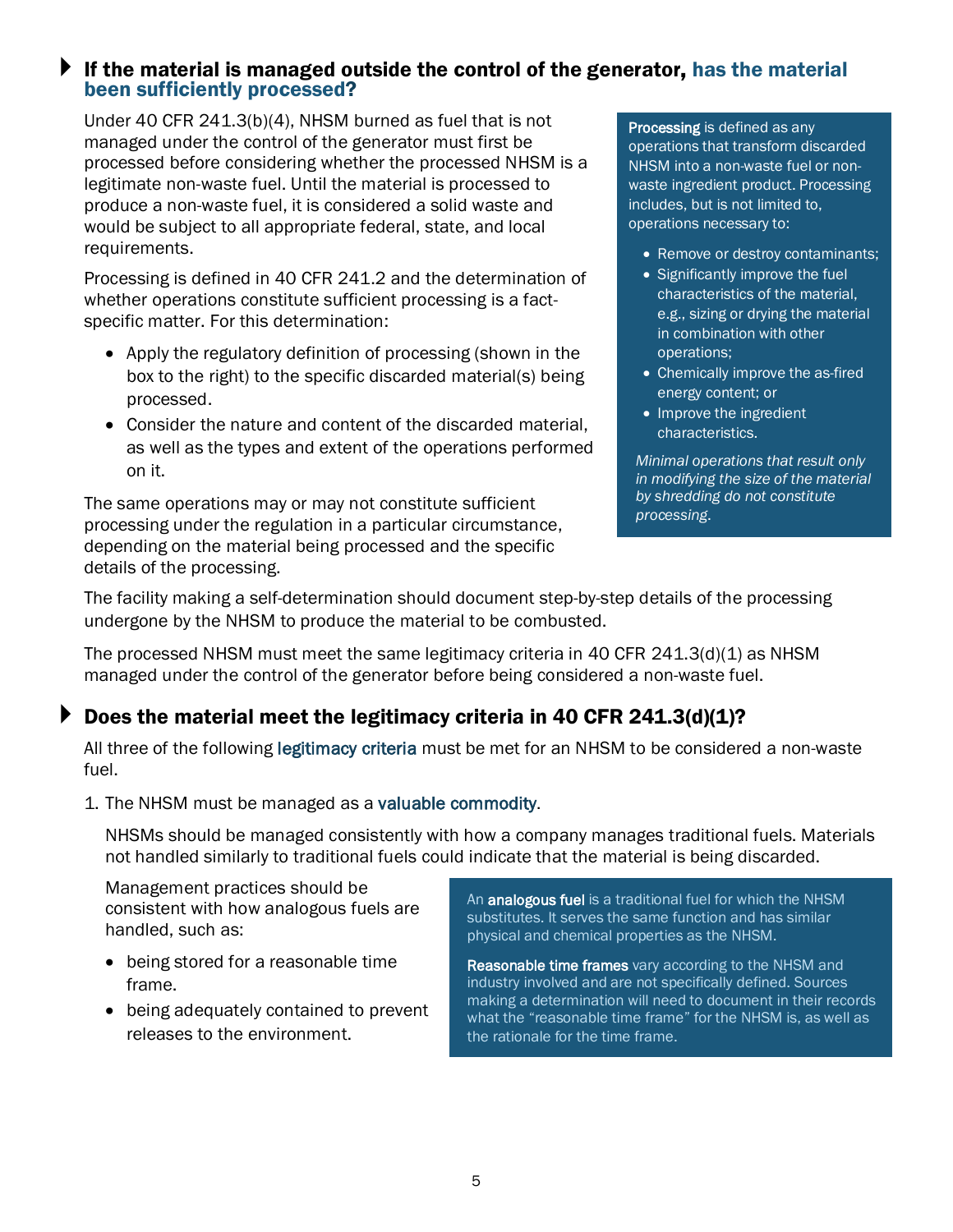2. The NHSM must have meaningful heating value and be combusted as fuel to recover energy.

To meet this criterion, the NHSM should have an as-fired heating value of at least 5,000 Btu/lb.

If the heating value is less than 5,000 Btu/lb., this criterion is met if the facility can demonstrate

that the energy recovery unit can cost-effectively recover energy from the NHSM used as fuel.

The purpose of this criterion is to ensure NHSMs with low Btu value that are burned for destruction rather than energy recovery are regulated as solid waste and, as such, subject to the combustion requirements of CAA section 129.

Cost-effectiveness considerations for energy recovery may include:

- Cost savings from requiring significantly lower quantities of traditional fuels.
- Costs, if any, to purchase NHSM.
- Whether NHSM can self-sustain combustion.
- Possible profit from energy sales.
- 3. The NHSM must contain comparable or lower contaminant levels than what is found in the traditional fuel(s) the combustion unit is designed to burn.

This comparison is used to identify excess contaminants that could implicate burning as a means of waste destruction rather than legitimate fuel use.

Traditional fuel data may come from data collected by the EPA, or facilities may use their own data for traditional fuel contaminant values. Such data may include industry-recognized values provided by a national trade organization or laboratory test results from a specific generator or combustor.

NHSM fuel data should provide the total concentrations of each contaminant (see box on right) in the NHSM after processing, but prior to combustion on a dry basis. Generally, NHSM fuel data is developed by the generator sending samples of the processed NHSM to either an in-house or external qualified laboratory.

When either self-documenting or providing contaminant comparison data to EPA, it is helpful to include:

- Measurement units. Data must include moisture content if not reported on a dry basis.
- Number of samples and sampling methods used.
- Analytical methods used. Methods must measure the total contaminant concentration, not a fraction thereof (e.g., not only leachable or organic fractions).
- Quality assurance/quality control procedures used, such as calibration data, duplicate analyses (duplicate samples and laboratory control samples), and blank correction data, as appropriate.

Contaminants include most pollutants listed in CAA sections 112(b) and 129(a)(4). Cl, F, N, and S should also be included when NHSMs are burned as a fuel and combustion could form HCl, HF, NO<sub>x</sub>, or SO<sub>2</sub>.

A unit is considered designed to burn a given fuel if the unit burns or is capable of burning that fuel, regardless of what the unit is permitted to burn. Considerations include feed mechanisms and adjustments to physical parameters to ensure spatial mixing and flame stability per unit specifications.

Groups of contaminants in NHSMs may be compared to similar groups in traditional fuels when the contaminants share certain physical and chemical properties (e.g., volatility, the presence of specific elements, and compound structure).

Comparable to or lower than means the contaminant concentration in an NHSM is within a small acceptable range of, or lower than, the same contaminant in the traditional fuel. When compared to the full range of contaminants in traditional fuels, measures of NHSM contaminants may include:

- Upper end of statistical range (e.g., 90% UPL).
- Calculation involving mean and standard deviation.

*Comparison of an average NHSM contaminant value to the high end of a traditional fuel range is not appropriate*.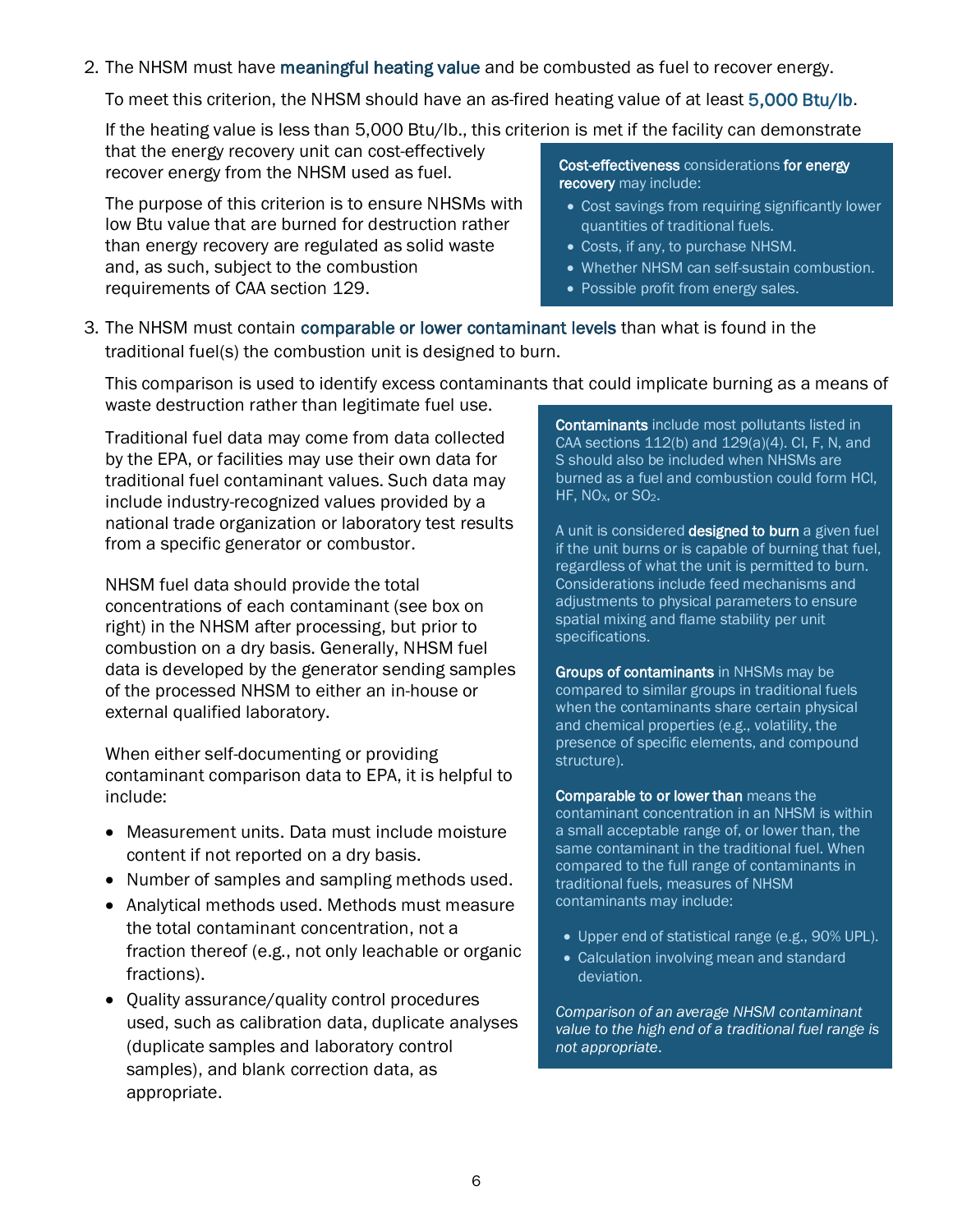## In addition to site-specific "self-determinations," who else may be responsible for making a non-waste determination for a particular NHSM?

For petitions under 40 CFR 241.3(c) for a non-waste determination:

• EPA Regional Administrators and the Assistant Administrator for the Office of Land and Emergency Management (OLEM) answer petitions requesting a non-waste determination for a material used as a fuel that is not managed within control of the generator and has not been discarded in the first instance.

For rulemaking petitions for a categorical non-waste determination under 40 CFR 241.4:

• The EPA Administrator answers petitions for a categorical non-waste determination based on the criteria in 40 CFR 241.4(b) for materials that are not currently listed as categorical non-wastes.

## When might I consider petitioning the EPA Regional Administrator or Assistant Administrator for a determination that an NHSM is not a solid waste under 40 CFR 241.3(c), and what information would I need to provide?

You may petition the appropriate EPA Regional Administrator or the OLEM Assistant Administrator for a determination that an NHSM has not been discarded (despite having been transferred to a third party) and is indistinguishable in all relevant aspects from a fuel product.

The determination will be based on whether the non-hazardous secondary material that has not been discarded is a legitimate fuel as specified in the legitimacy criteria in 40 CFR  $241.3(d)(1)$ :

- The NHSM is managed as a valuable commodity;
- The NHSM has a meaningful heating value and is used as a fuel in a combustion unit that recovers energy; and
- The NHSM must contain contaminants at levels comparable to or lower than the traditional fuel(s) that the combustion unit is designed to burn.

In addition, the determination will consider the following criteria from 40 CFR 241.3(c)(1):

- Whether market participants treat the NHSM as a product rather than as a solid waste;
- Whether the chemical and physical identity of the NHSM is comparable to commercial fuels;
- Whether the NHSM will be used in a reasonable time frame given the state of the market;
- Whether, between the point of generation and the point just prior to combustion of the secondary material, the constituents in the NHSM are released to the air, water or land at levels comparable to what would otherwise be released from traditional fuels; and
- Other relevant factors.

Petitioners should include information addressing the legitimacy criteria in 40 CFR 241.3(d)(1) and relevant criteria in 40 CFR 241.3  $(c)(1)(i)-(v)$  as discussed above.

# When might I consider submitting a rulemaking petition to the EPA Administrator requesting that an NHSM be listed as a categorical non-waste under 40 CFR 241.4(a), and what information would I need to provide?

A person may submit a rulemaking petition to the Administrator for a categorical non-waste determination under 40 CFR 241.4(b) for materials that are not currently listed under 40 CFR 241.4(a). Petitioners should also copy the OLEM Assistant Administrator when submitting a petition under 40 CFR 241.4(b). Materials that are listed in 40 CFR 241.4(a) have been determined to be non-waste materials by the EPA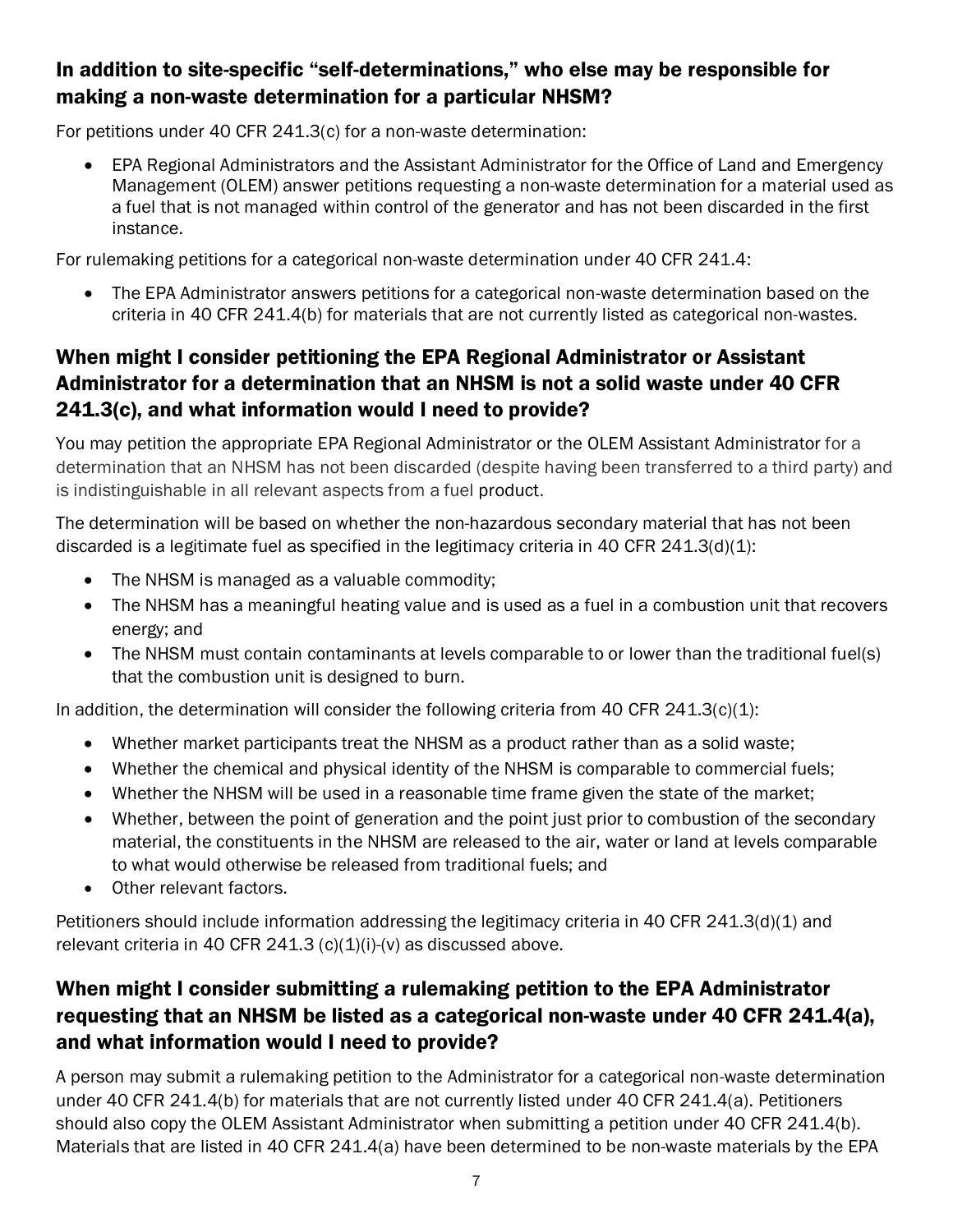Administrator, so site-specific determinations for these materials are not required, nor is testing or recordkeeping. This approach is helpful if the petitioner wants a nationally applicable determination.

Each petition must be submitted to the Administrator by certified mail and must include:

- The petitioner's name and address.
- A statement of the petitioner's interest in the proposed action.
- A description of the proposed action, including (where appropriate) suggested regulatory language.
- A statement of the need and justification for the proposed action, including any supporting tests, studies, or other information showing how the NHSM meets all of the legitimacy criteria. Where the NHSM does not meet the legitimacy criteria, and the applicant still believes that their material is a non-waste fuel, the applicant must explain why such NHSM should be considered a non-waste fuel, balancing the legitimacy criteria with other relevant factors.

EPA often gets questions regarding the type of contaminant comparison data that a categorical non-waste determination petition should include. As discussed earlier in this guide, NHSM fuel data should provide the total concentrations of each contaminant in the NHSM after processing but prior to combustion, on a dry basis. Further, because 40 CFR 241.4(a) determinations are nationwide, petitions should consider geographic variability in the NHSM contaminant levels by ensuring enough samples are tested to produce representative contaminant data.

# What is the difference between the two petition processes (40 CFR 241.3(c) and 40 CFR 241.4(b))?

A petition to the Regional Administrator under 241.3(c), if granted, results in a non-waste determination for a specific NHSM that is not managed within the control of the generator and has not been discarded in the first instance. This NHSM can then be combusted in the facility or facilities that submitted the petition as a non-waste fuel. This non-waste determination is done through a notice-and-comment process, but does not involve a change to the 40 CFR part 241 NHSM regulations.

A successful petition to the EPA Administrator under 40 CFR 241.4(b) results in a categorical non-waste determination for an NHSM nationally. Unlike the petitions in 40 CFR 241.3(c), categorical non-waste petitions can and usually do involve NHSMs that are discarded in the first instance and processed into a non-waste fuel. This categorical non-waste determination is done through notice-and-comment rulemaking. If all or part of the petition is approved, the changes to the NHSM regulations will be reflected in 40 CFR 241.4(a).

# What are the roles and authorities of states in NHSM implementation?

The NHSM Rule is definitional in nature; it does not contain recordkeeping, monitoring, or other implementation requirements. Those requirements are contained within the applicable CAA rules: Commercial and Industrial Solid Waste Incineration Units (CISWI), and National Emission Standards for Hazardous Air Pollutants (NESHAP) for major and area source boilers.

As a result, state and local air programs can play an integral role in ensuring that sources combusting NHSMs have identified whether those materials are wastes or non-wastes consistent with the 40 CFR part 241 standards through facility inspection, air permitting, and review of the required applicability and combustion records. If states have taken delegation of these CAA rules, they have authority to take enforcement actions against facilities that improperly designate or improperly keep records on whether their fuel is solid waste or not.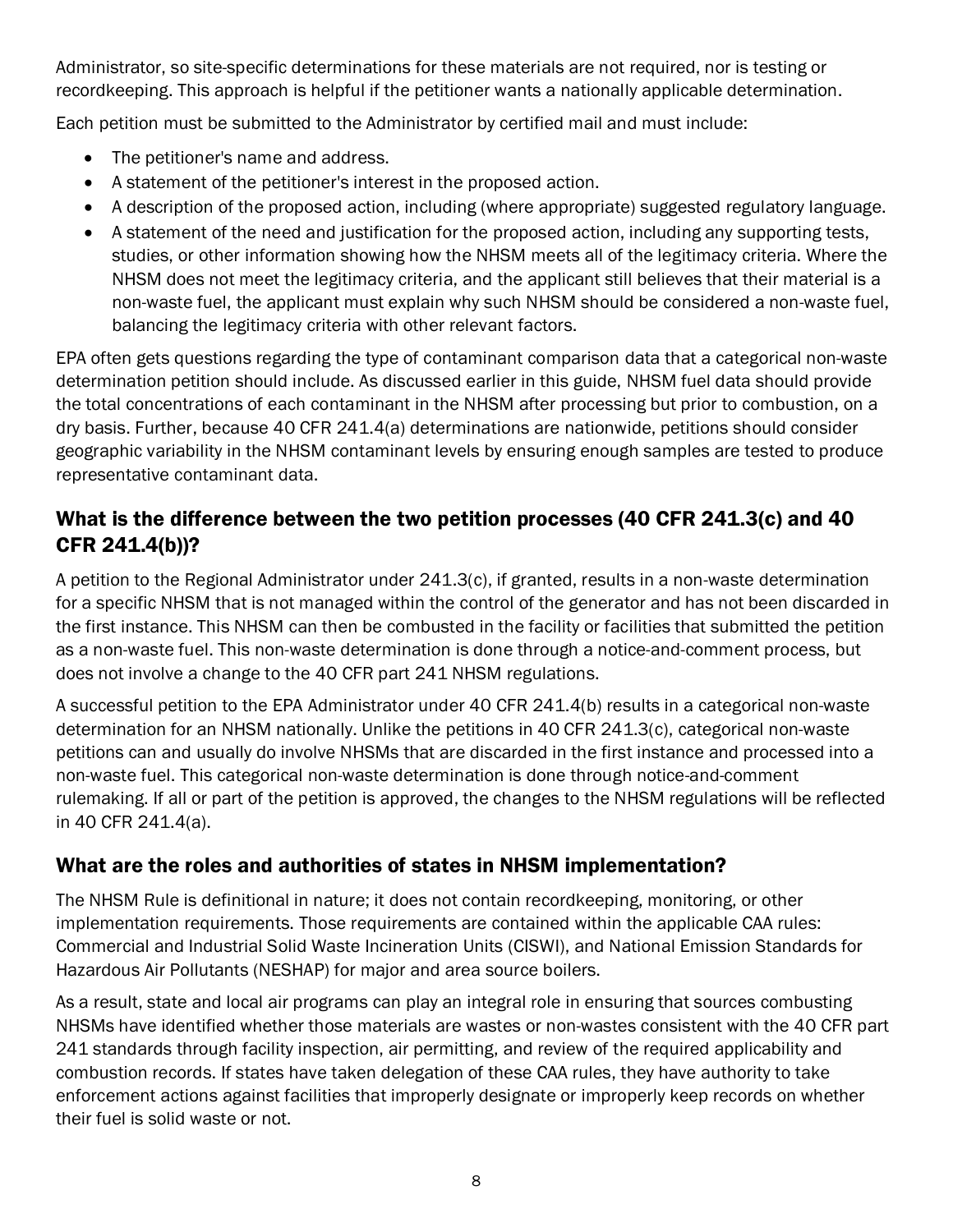While states can verify NHSM waste/non-waste self-determinations, states do not have the authority to provide NHSM waste/non-waste determinations because the air regulations rely on the federal definition of solid waste (RO 14896). We recommend that state air programs coordinate with EPA regional solid waste contacts for NHSM waste/non-waste determinations.

#### <span id="page-8-0"></span>What are the documentation and recordkeeping requirements under the CAA for NHSM fuels?

Units burning NHSMs and subject to the NESHAP for area and major sources [\(40 CFR part 63, subparts](https://www.ecfr.gov/cgi-bin/text-idx?node=sp40.15.63.jjjjjj) [JJJJJJ](https://www.ecfr.gov/cgi-bin/text-idx?node=sp40.15.63.jjjjjj) and [DDDDD\)](https://www.ecfr.gov/cgi-bin/text-idx?node=sp40.14.63.ddddd) or CISWI [\(40 CFR part 60, subparts DDDD](https://www.ecfr.gov/cgi-bin/text-idx?node=sp40.7.60.dddd) and [CCCC\)](https://www.ecfr.gov/cgi-bin/text-idx?node=sp40.7.60.cccc) have differing recordkeeping requirements (located in [40 CFR 63.11225,](https://www.ecfr.gov/cgi-bin/text-idx?node=sp40.15.63.jjjjjj#se40.16.63_111225) [63.7555,](https://www.ecfr.gov/cgi-bin/text-idx?c=ecfr;sid=547e5a5a43a490ef2545903ef0a2729b;rgn=div6;view=text;node=40%3A14.0.1.1.1.5;idno=40;cc=ecfr#se40.15.63_17555) [60.2740](https://www.ecfr.gov/cgi-bin/text-idx?node=sp40.8.60.dddd&rgn=div6#se40.8.60_12740) and [60.2175](https://www.ecfr.gov/cgi-bin/text-idx?SID=74574f9b41d32889cea65fbd099a443c&mc=true&node=sp40.8.60.cccc&rgn=div6#se40.8.60_12175) respectively) depending on how the non-waste determination was made. For detailed recordkeeping requirements, please refer to 40 CFR part 63, subparts JJJJJJ and DDDDD, or 40 CFR part 60, subparts DDDD and CCCC.

A summary of the documentation and requirements are described as follows.

If you combust NHSMs that have been determined not to be solid waste pursuant to 40 CFR 241.3(b)(1), you must:

• Keep a record that documents how the secondary material meets each of the legitimacy criteria under section 241.3(d)(1).

If you combust a fuel that has been processed from a discarded NHSM pursuant to 40 CFR 241.3(b)(4), you must:

- Keep records as to how the operations that produced the fuel satisfy the definition of processing in 40 CFR 241.2; and
- Keep a record that documents how the secondary material, after processing, meets each of the legitimacy criteria under 40 CFR 241.3(d)(1).

If the fuel received a non-waste determination pursuant to the petition process submitted under 40 CFR 241.3(c), you must:

• Keep a record that documents how the fuel satisfies the requirements of the petition process.

For operating units that combust NHSMs as fuel per 40 CFR 241.4:

• You must keep records documenting that the material is listed as a categorical non-waste under 40 CFR 241.4(a).

#### Where can I find additional information on the NHSM rules?

Please visit the NHSM website or contact EPA's regional offices for additional information.

 $\blacktriangleright$  NHSM website

<https://www.epa.gov/rcra/identification-non-hazardous-secondary-materials-are-solid-waste>

The site includes specific information relating to the following:

- [NHSM rulemakings.](https://wcms.epa.gov/node/131301/revisions/348657/view#nhsm%20rulemakings)
- [NHSM petitions to the Regional Administrator under 40 CFR 241.3\(c\).](https://wcms.epa.gov/node/131301/revisions/348657/view#NHSM%20regional%20petitions%20under%20241.3c)
- [Implementation of the NHSM regulations.](https://wcms.epa.gov/node/131301/revisions/348657/view#Implementation)